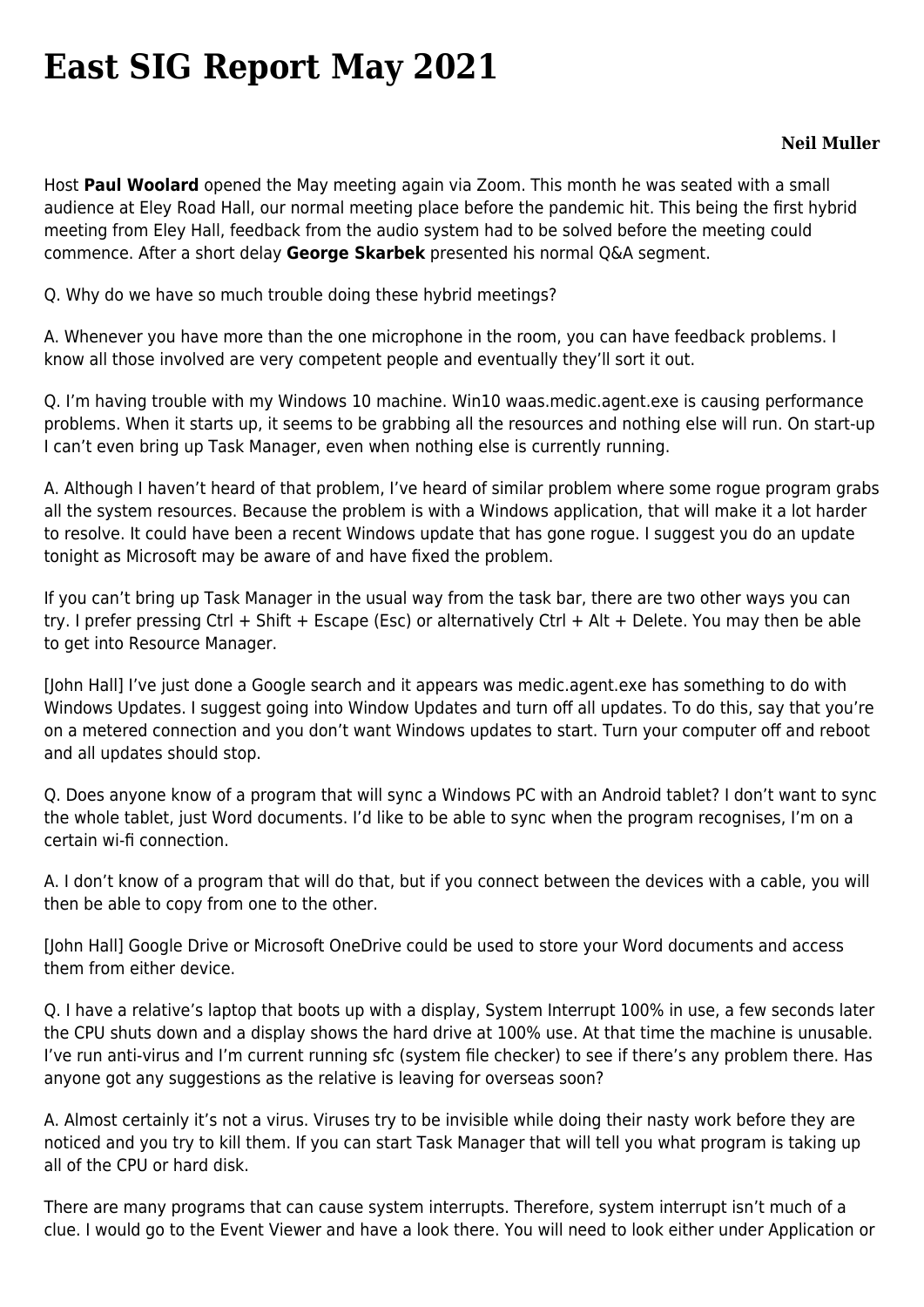System. Have a look at the time when things went to 100% and that may give you a clue what the culprit is. I'd say you've got a 30% chance there of tracking it down. You'll have to press Ctrl + Shift + Esc or Ctrl + Alt + Del to stop the process and get into Task manager. Once you find what program is causing the problem, stop it. You can then uninstall it or stop it from starting.

[Questioner] The file that is causing the hard drive to run at 100% seems to be a different program each time the computer starts.

[Audience member] To speed up hard disk performance (to overcome slow operation) enable write caching in Windows 10. This unfortunately increases the risk of data loss in case of power failure. How to: Open Device Manager  $\Box$  Disc Drives  $\Box$  Double-click the particular Disk  $\Box$  Properties  $\Box$  Policies  $\Box$ Enable write caching. If this doesn't do anything significant, try Opening Administrator Command Prompt and CHKDSK the disk.

[Audience member] I have a hard disk that is showing 100% disk use, but no programs are running. I did a Windows Check Disk (Chkdsk.exe) and found numerous bad sectors which Windows was trying to correct, thus causing the 100% usage. I'm currently trying to get all my data off this drive before the hard drive fails completely.

[Update from Questioner] As a result of the above problem, and the fact that an external keyboard is mandatory because 8 keyboard keys are unusable, a new laptop was purchased so the problem has not been solved.

Q. I put my laptop into sleep mode when I've finished using it, so that I don't have to wait while it boots the next time it's used. At night I close the lid, to put Windows into sleep mode, so it's ready for the next use. I use sleep mode with my desk top computer without any problems, but my laptop keeps humming and is burning hot to touch in the morning. This is a gaming laptop so could that be the cause?

A. Again you will need to go into Task Manager to find how long it goes to sleep for and how deep the sleep is. Under power settings check whether the display goes off, the hard drive stops etc.. Because the laptop is so hot in the morning, something must be running while it is asleep. I suggest before you put it to sleep, open Task Manager and go to the tab that shows CPU and disk usage. When you wake the laptop up from its sleep, as Task Manager is still running you will be able to find what has been running while it's asleep. You will then see what has been chewing up vast amounts of resources and causing the heat. [Audience member] There used to be an old setting in Windows that would continually wake up Windows from sleep.

[George] That was called Wake on LAN and is used to wake a computer on a network when other family members want to use files on that computer. You can switch that off if it's on. However, that wouldn't cause the computer to run so hot.

Last month **Dave Botherway** gave a presentation on Zoom's "Remote Control" feature. This month he presents the Microsoft equivalent called "Quick Assist". Quick Assist has been available since Windows 8, but is still relatively unknown, namely due to the popularity of other sharing programs such as Team Viewer. Quick Assist is now used by MelbPC's iHelp team after TeamViewer required MelbPC to take out a commercial licence.

Quick Assist allows 2 Windows 10 computers with a Microsoft account, to connect to one another on the internet. A person at one of the computers can then control the other to solve and fix any problems without the need to be sitting in front of the faulty computer. Both computers need to be turned on and the person needing assistance has to give approval before control is given to the other person. The person at the faulty computer can take back control at any time if concerned at what is happening.

Dave suggested the easiest way to find Quick Assist is to use the Windows Search button on the taskbar. After the first 3 letters had been entered in the search bar, Quick Assist appeared at the top of the list of search items. From the list click on Quick Assist and the "Quick Assist" window shown in Figure 1 appears.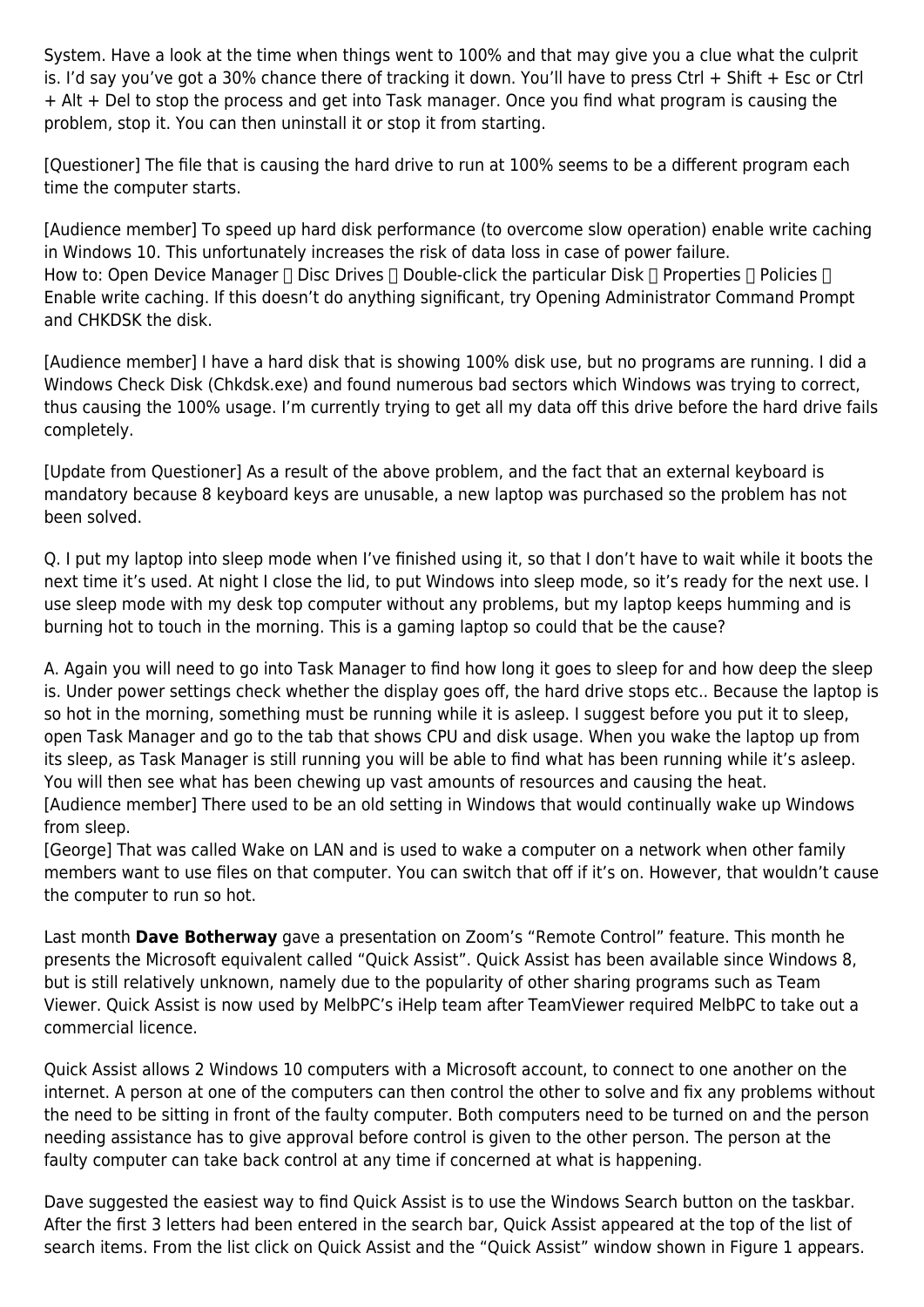| <b>Quick Assist</b><br>x                                                                                                                                                   |                                                                                                                                                     |
|----------------------------------------------------------------------------------------------------------------------------------------------------------------------------|-----------------------------------------------------------------------------------------------------------------------------------------------------|
| Microsoft Quick Assist enables two people to<br>share a computer over a remote connection so<br>that one person can help solve problems on<br>the other person's computer. |                                                                                                                                                     |
|                                                                                                                                                                            | od Get assistance                                                                                                                                   |
|                                                                                                                                                                            | Allow someone you trust to assist you by<br>taking control of your computer. Please<br>enter the 6-digit security code that was<br>provided to you. |
|                                                                                                                                                                            | Code from assistant                                                                                                                                 |
|                                                                                                                                                                            |                                                                                                                                                     |
|                                                                                                                                                                            | Share screen                                                                                                                                        |
|                                                                                                                                                                            | Give assistance                                                                                                                                     |
|                                                                                                                                                                            | Assist another person over a remote<br>connection.                                                                                                  |
|                                                                                                                                                                            | Assist another person                                                                                                                               |
|                                                                                                                                                                            |                                                                                                                                                     |

Figure 1 – Quick Assist Window

In the Quick Assist window two options are available, to "Get Assistance" from a remote person or to "Give Assistance" to another person.

Dave first demonstrated how to "Get Assistance" from a remote user, followed by the reverse process where he selected "Give Assistance" to another user. As both techniques are similar, only the more common option of giving assistance to a remote user will be shown in this report.

To give assistance both computers have to be on, running Windows 10 and have a Microsoft account. Quick Assist will not connect to a remote computer without someone sitting in front of that computer. This is necessary as the remote user needs to approve the connection before the helper can take control of the remote computer.

Select "Quick Assist" as outline earlier and select the "Assist another person" button. You'll next be asked to enter your Microsoft account details. Once done "Quick Assist" generates a 6-digit security code that you need to give to the remote user you are helping.

The 6-digit code can be sent by mobile phone (voice or text) or by email to the remote user you are assisting. The security code generated only lasts 10 minutes before it expires and a new code is needed. The 10-minute limit does not apply once the connection is made.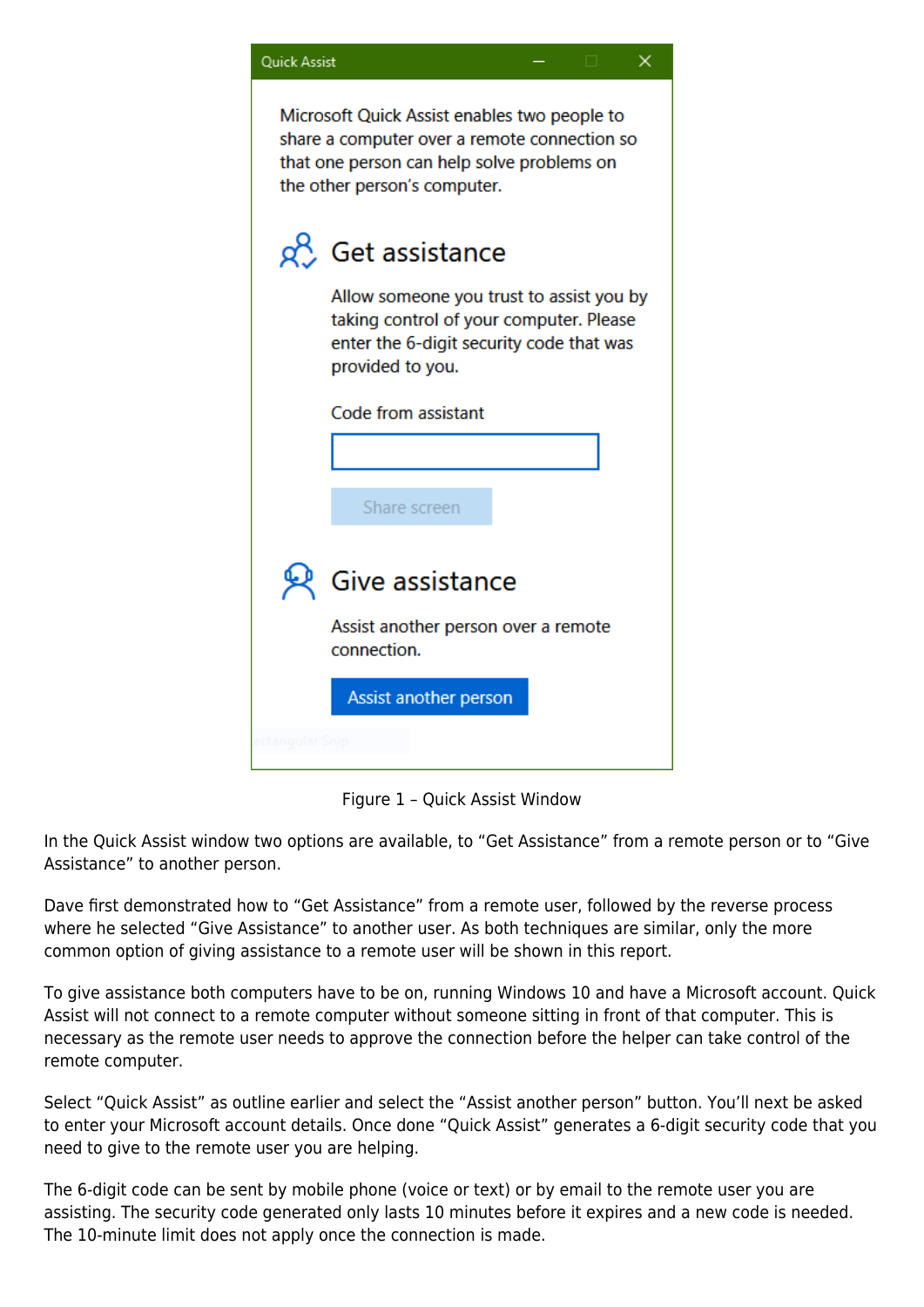In the window below the 6-digit security code, select the type of help that will be given. Here Dave selected "Provide instruction". Once selected the Window refreshes and you select "I provide instructions". A new window then opens where you have the option to "Take full control" or View screen". Dave selected "Take full control" and then clicked the "Continue" button. Dave then waits for the remote user to grant permission. While waiting the helper sees a message "Waiting for the sharer to grant permission". This process and those that follow, is outlined in the flow chart at the end of this report.

At the remote computer the user needs to opens "Quick Assist" and add their Microsoft account details before they can proceed. (Figure 1). When these details are confirmed, the 6-digit code under "Get assistance" is entered. Once the last digit is entered the "Share screen" button turns blue (becomes active) and is selected. The remote user will then see the message "Waiting for helper to set up this session". After a short period, you see a new window titled "Share your screen". This is where you give your permission for the helper to "Take full control" of your computer by selecting the "Allow" button.

After a short period, the remote computer is connected to the helper and displays a small toolbar at the top of the screen to indicate screen sharing is on. (Figure 2). The remote user can pause control of sharing by selecting the pause icon on this toolbar.



Figure 2 – Remote computer "Screen sharing on" toolbar

When the connection is complete, Dave can see the remote computer's screen as if he was sitting in front of it. He is then able to control the remote computer with his mouse and keyboard. At the top of Dave's screen is a toolbar showing icons that may be used to assist in diagnosing any problems. (Figure 3). After opening programs and adjusting the time on the remote computer, Dave selected "End" from the toolbar, to close Quick Assist and stop sharing.



Figure 3 – Quick Assist toolbar displayed on the helper's computer

The following flow chart shows the various "Quick Assist" windows, in chronological order, that a helper and the remote user see when giving assistance to a remote user.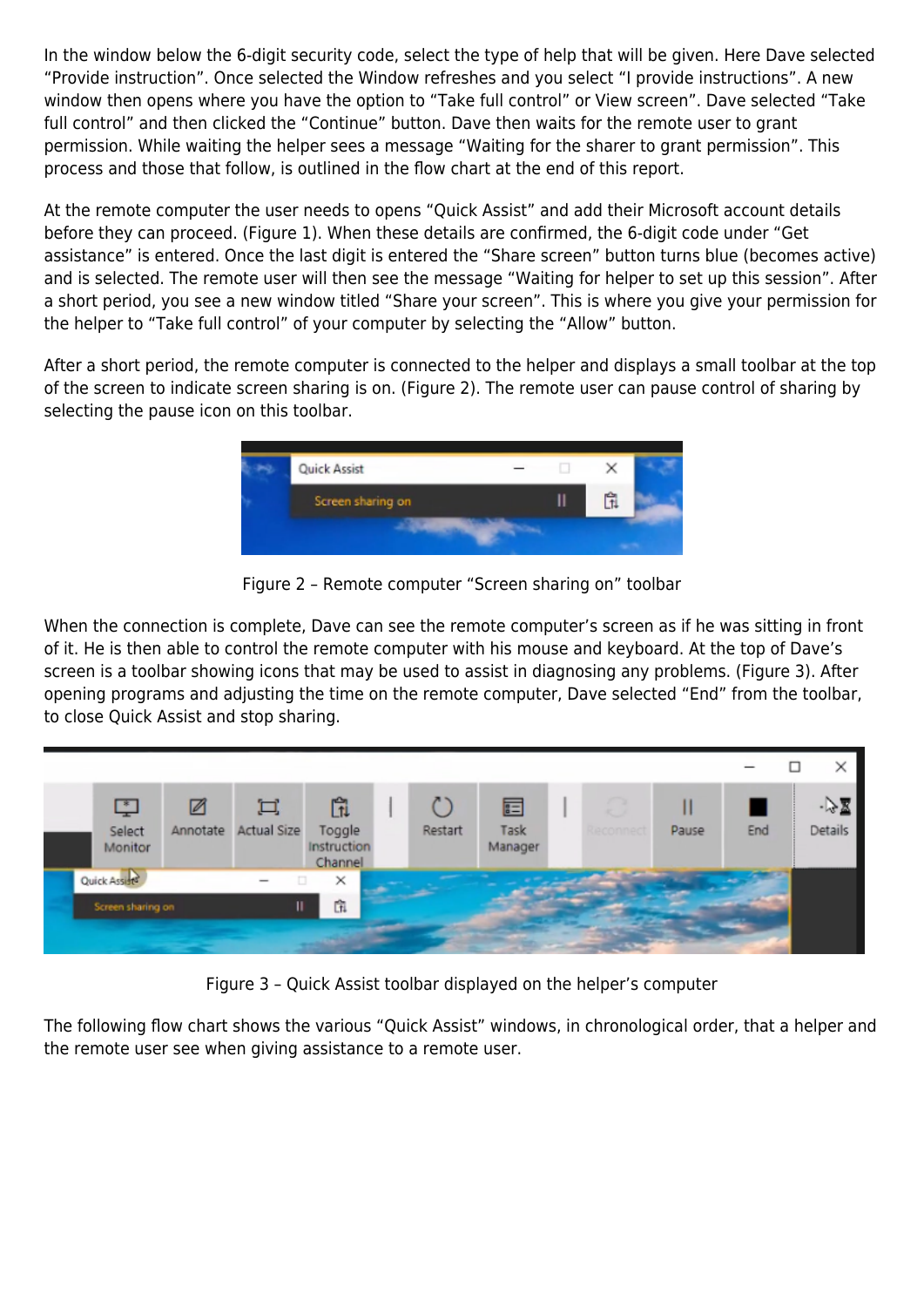## **Computer Giving Assistance**

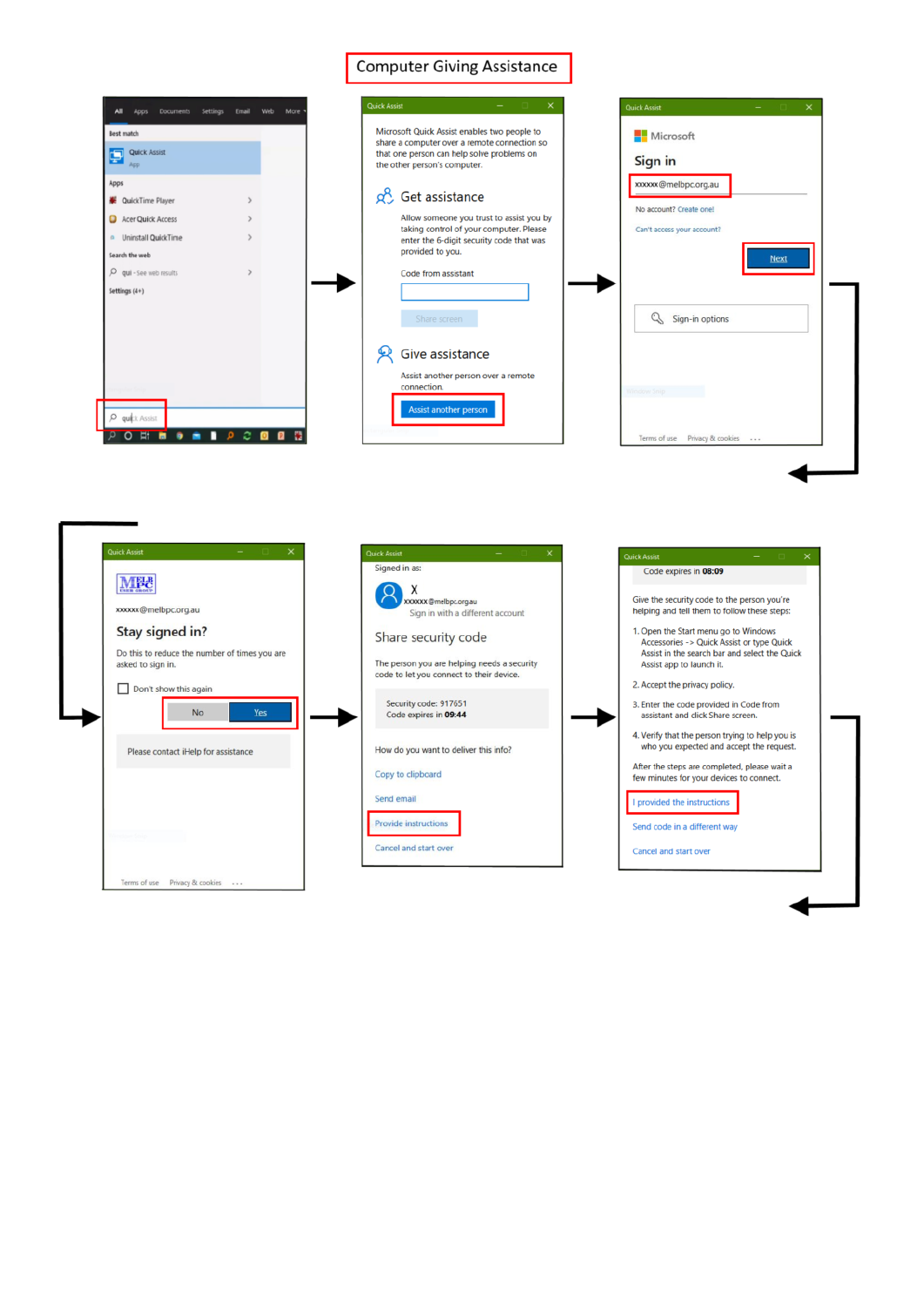

I